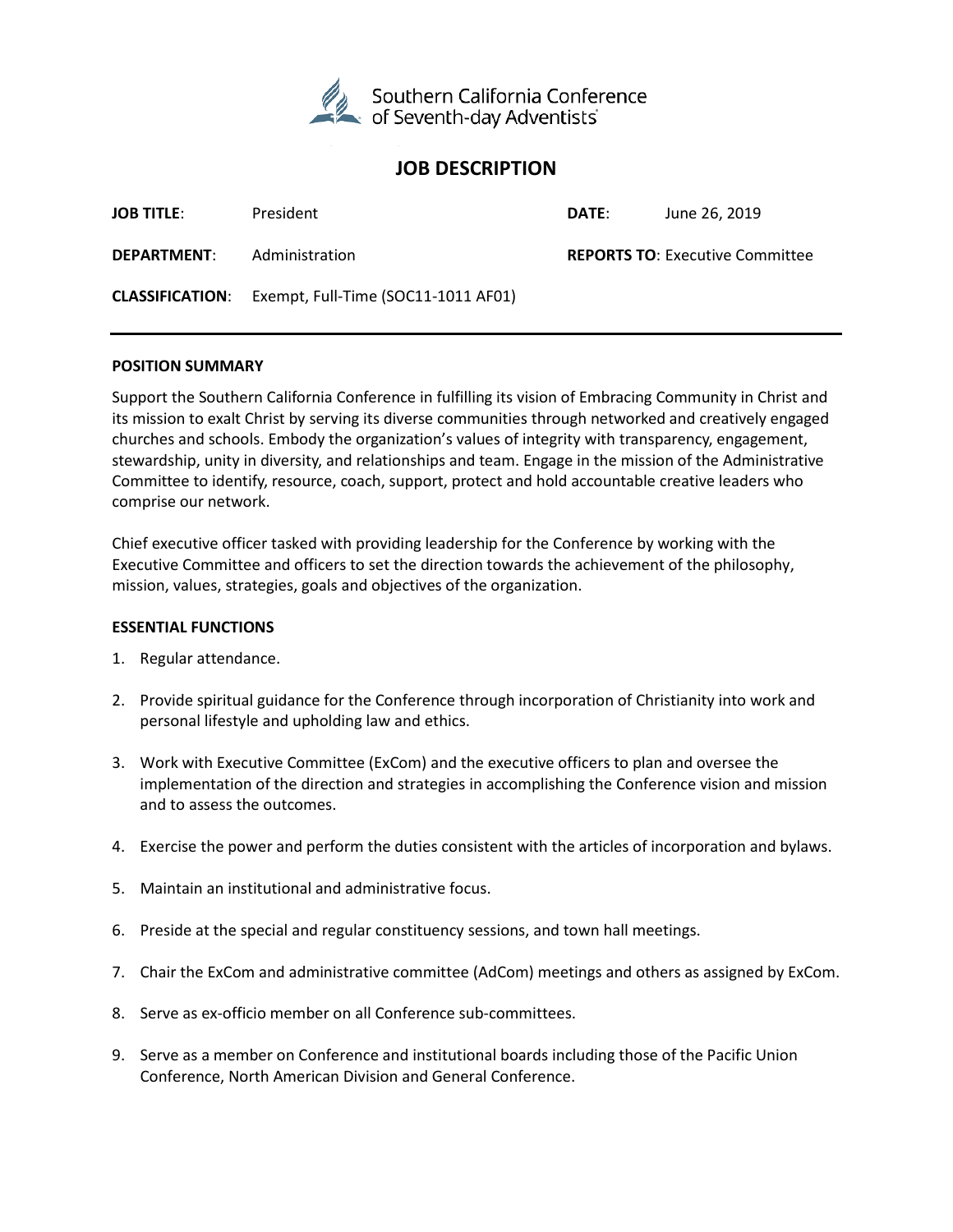- 10. Serve on the boards of the Adventist Health System-West and its southern Californian entities as well as of the higher education institutions in the Pacific Union Conference.
- 11. Work closely with the treasurer to ensure fiscal stability with oversight of budgets, investments and operations of the Conference. Practice stewardship of organizational funds and resources and safeguard interests to support strategic plans of the Conference.
- 12. Ensure legal and policy compliance for staff recruitment, compensation, employment benefits and engagement in developing a mission-focused, effective and efficient team.
- 13. Oversee operational effectiveness of the Conference in establishing mission-aligned goals of the administration and every department.
- 14. Supervise the officers, region directors, and department directors and being responsible for their orientation and holding them to personal accountability.
- 15. Represent the Conference to all stakeholders including church members, external agencies and the community.
- 16. Identify risks and negotiate and resolve conflicts either personally or by designee.
- 17. Comply with policies and procedures of the Conference, including but not limited to those in the employee handbook and the North American Division Working Policy.
- 18. Perform other duties as assigned by the ExCom.

# **REQUIRED QUALIFICATIONS**

To perform this job successfully, the individual must:

- Perform each essential duty and responsibility satisfactorily, and
- Be a member of the Seventh-day Adventist Church in good standing, and
- Possess a proven track record of effective leadership, judgment, collaboration and learning, and character above reproach, and
- Meet the requirements listed below.

# **Education and Experience**

Undergraduate college degree from a recognized institution and a Master of Divinity degree from a Seventh-day Adventist institution is required. A doctoral degree in ministry or related field is desired. A minimum of ten (10) years of denominational, administrative and leadership experience is required.

# **Competencies**

- Strategic-thinking skills.
- Results-oriented in leading and motivating others, and in setting goals.
- High level of emotional and social intelligence.
- Value teamwork.
- High level of accountability.
- Understanding of business and financial aspect.
- Current on significant aspects affecting the Conference.
- Problem-solving and analytical skills.